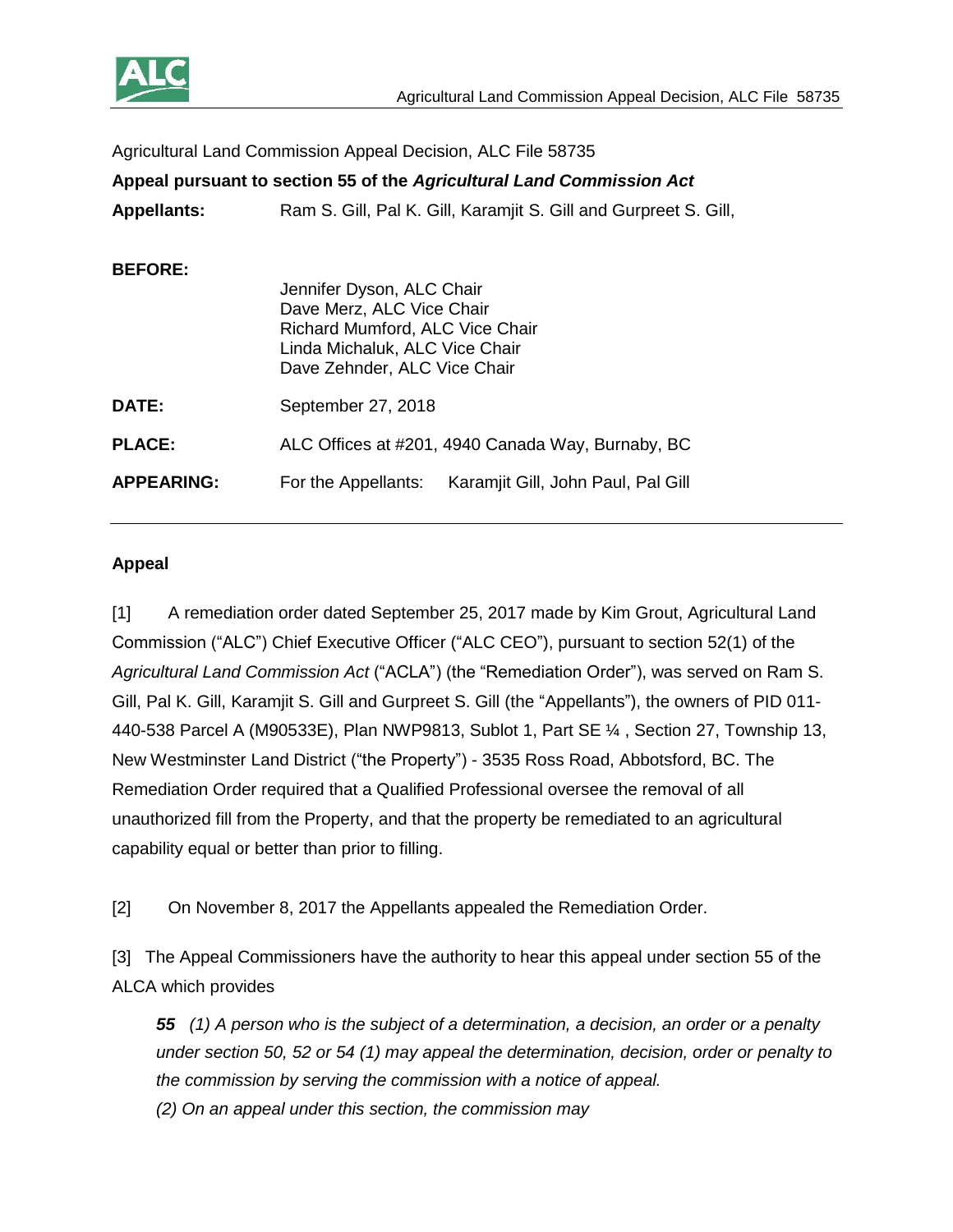

Agricultural Land Commission Appeal Decision, ALC File 58735

P a g e | **2**

*(a) confirm or reverse the determination, decision, order or penalty, or (b) refer the matter, with or without directions, back to the person who made the initial determination, decision or order.*

[4] The Appellants are requesting that the Remediation Order be reversed.

# **The Appeal Process**

[5] As noted above, on November 8, 2017 the Appellants submitted an appeal to the ALC pertaining to the Remediation Order.

[6] On September 6, 2018, the Appellants were provided with electronic access to a further copy of the Remediation Order as well as to the information that was before the ALC CEO when the Remediation Order was made ("ALC Documents Package"). The Appellants were also provided with direction regarding procedure related to the Appeal Hearing, and timelines for the submission of additional information and representations (the "September 6, 2018 Directions").

[7] The Appeal was conducted by way of an oral hearing on September 27, 2018 at the ALC Burnaby office and was attended by the Appellants and Mr. John Paul, PAg. In accordance with present practice, the ALC CEO did not attend the hearing, and did not submit any additional materials.

### **Background**

[8] The Remediation Order relates to the property located at 3535 Ross Road, Abbotsford, BC (as defined above, the "Property"). The legal description of the Property is:

PID 011-440-538 Parcel A (M90533E), Plan NWP9813, Sublot 1, Part SE ¼ , Section 27, Township 13, New Westminster Land District

[9] The Property is 0.93 ha in area and is located within a designated agricultural land reserve ("ALR") as defined in section 1 of the ALCA.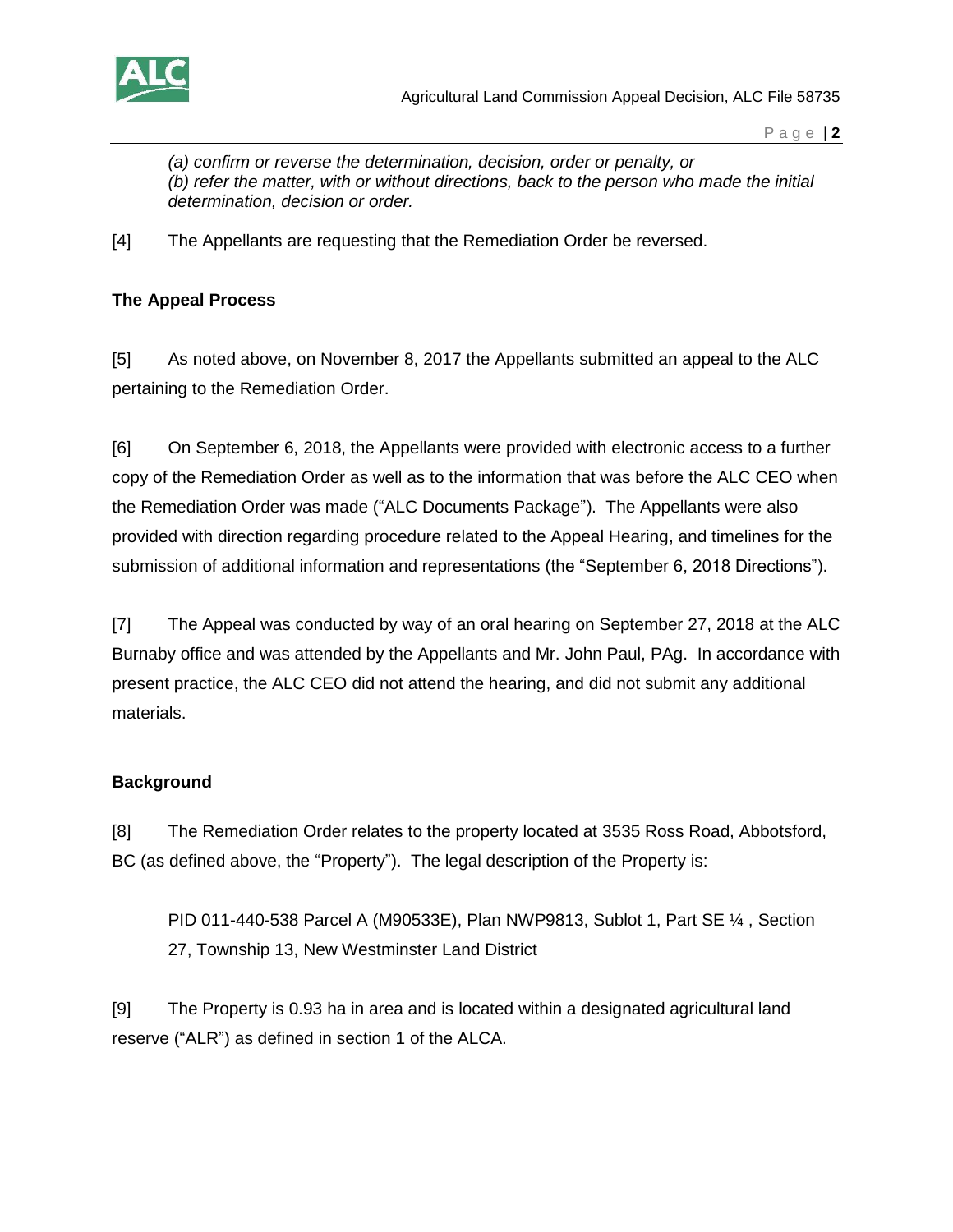

P a g e | **3**

[10] In January 2017, the Appellants and others filed an application with the ALC to permit the deposit of ~35,000 cubic meters of fill (comprising a combination of structural fill and topsoil) on the subject Property and two other adjoining properties on Ross Road (ALC file: 54100) The application was refused on March 31, 2017, by the ALC South Coast Panel in Resolution #80/2017 because the constraints regarding drainage and topography did not preclude the Property's use for agricultural purposes.

# **ALC C & E involvement with the Property**

[11] On July 12, 2017, C & E Officer David Assels inspected the Property and issued a stop work order on filling that was observed to be underway (the "Stop Work Order"). Officer Assels was advised that even though the landowners were aware of the ALC decision to refuse the deposit of fill, up to 500 truck loads of fill had already been placed on the Property. On September 11, 2017, the ALC received a Notice of Appeal on the Stop Work Order on behalf of the Appellants pursuant to section 55 of the ALCA. Since the Notice of Appeal was received past the 60 day deadline set in the ALC Regulation (s. 37(2)) the Appeal was not accepted.

[12] Subsequently on September 25, 2017 the ALC CEO issued a Remediation Order which indicated the following:

*"remove all fill, including, but not limited to any material brought on land in the Agricultural Land Reserve other than material exempted by the Regulation. The Property must be subsequently remediated to ensure that the agricultural capability of the soil is equal or better than prior to filling*"

The Remediation Order required the remediation to be completed by December 15, 2017; the ALC CEO extended the deadline to July 15, 2018 following a request from the Appellants.

### **Appellants' Submission**

[13] A report dated July 9, 2018, from John Paul, P.Ag. on behalf of the Appellants, responded to the Remediation Order. The report indicates that the remediation is almost complete subject to the City of Abbotsford providing a permit to add topsoil originating from the property to the west; that unauthorized fill has been removed and the remaining fill has been regraded to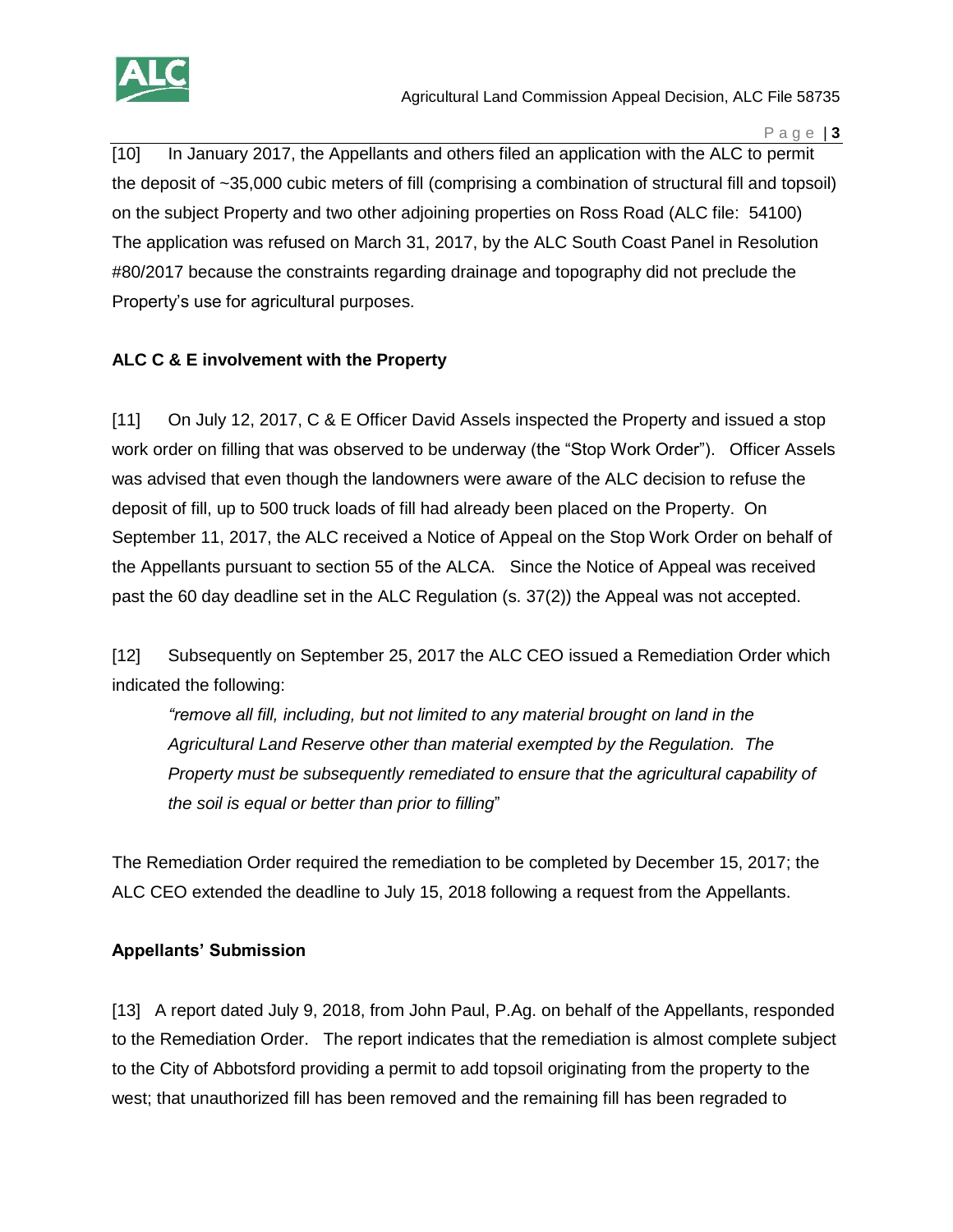

eliminate steep slopes; and, with the addition of topsoil, the agricultural capability of the Property will be improved from Class 4 to Class 2. The Appellants have applied to the City of Abbotsford to add topsoil from the adjoining Property to the fill material but have not received a response to date.

- [14] The Appellants and Mr. Paul made an oral presentation at the September 27, 2018, Appeal Hearing. The substantive elements of the oral presentation follow:
	- The Appellants have owned the Property since 2011 and wanted to farm the land, but were unable to due to steep slopes and poor drainage in the gulley near the west side of the Property.
	- The Appellants deposited fill in 2017 so that they could have a consistent and gently sloping property that could be farmed. The property to the west has available topsoil to finish the project (to a depth of 20 inches).
	- The Appellants were aware of the ALC's decision to refuse the deposit of fill but were advised by the City that the City would not stand in the way of the Appellants undertaking the fill project.
	- The Appellants did not receive any money for the fill that was placed on the Property.
	- The Appellants merely wanted to improve the Property from an agricultural perspective and want to complete the project.
	- Mr. Paul clarified that the portion of unauthorized fill that has been removed from the Property was a small amount of gravel material and that the remaining fill material, in his professional opinion, is suitable substrate on which to place topsoil.
	- Mr. Paul indicated that it would be minor matter to transfer topsoil from the adjoining property development to finish the fill and remediation project on the Property as per his July 9, 2018 report.
	- The Appellants are prepared to pay a fine for ignoring the ALC's decision to refuse the fill project and proceeding anyway.
	- Mr. Paul agrees that a fine should be paid, but that it should only be a single dollar because of the unreasonableness of the original ALC decision to refuse the fill project.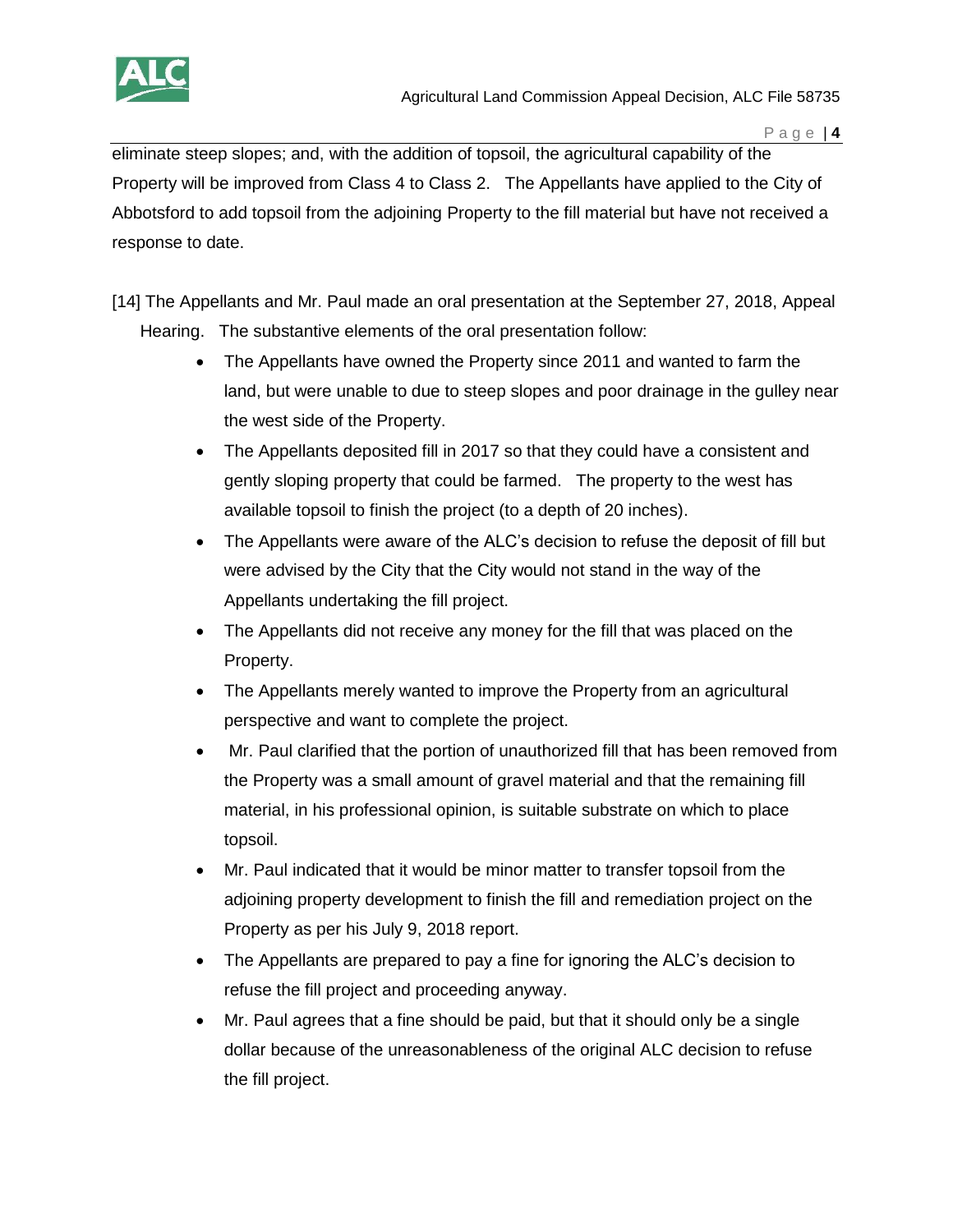

#### **Discussion and Findings:**

[15] The Appeal Commissioners are very concerned with the Appellants' apparent disregard of the South Coast Panel decision to refuse the filling of the Property. The ALC South Coast Panel's determination reflected both long experience with the potential for fill projects to not be concluded in a satisfactory manner, and its uncertainty whether filling the Property would result in the use of the property for agriculture given the current soil conditions, parcel size and location, and other factors. The Appeal Commissioners accept, however, that the Appellants were provided with and heeded incorrect advice which may have contributed to the Appellants' actions.

[16] The Appeal Commissioners are very concerned about the Appellants' representation that the City of Abbotsford provided advice to the Appellants that was contrary to the ALC decision to refuse the fill project.

[17] The Appeal Commissioners do not concur with the July 9, 2018 report from Mr. Paul that the remediation is almost complete. The vast majority of the structural fill which was deposited on the Property in defiance of the ALC Resolution #80/2017 to refuse the fill application remains on the Property.

[18] The Appeal Commissioners also confirm that the current manner of fill placement is unsatisfactory in that topsoil was not stripped and stockpiled prior to filling, and because no "offsite" topsoil has yet been distributed on the surface of the structural fill that would permit cultivation. If the ALC had permitted filling of the property, conditions of approval for a project of this nature would typically have required an examination and approval of the proposed fill material, stripping and then replacing the existing topsoil on top of the fill material.

[19] The Appeal Commissioners accept that the Appellants appear to be sincere in attempting to improve the current soil conditions on the Property and resolving the problem of illegal fill.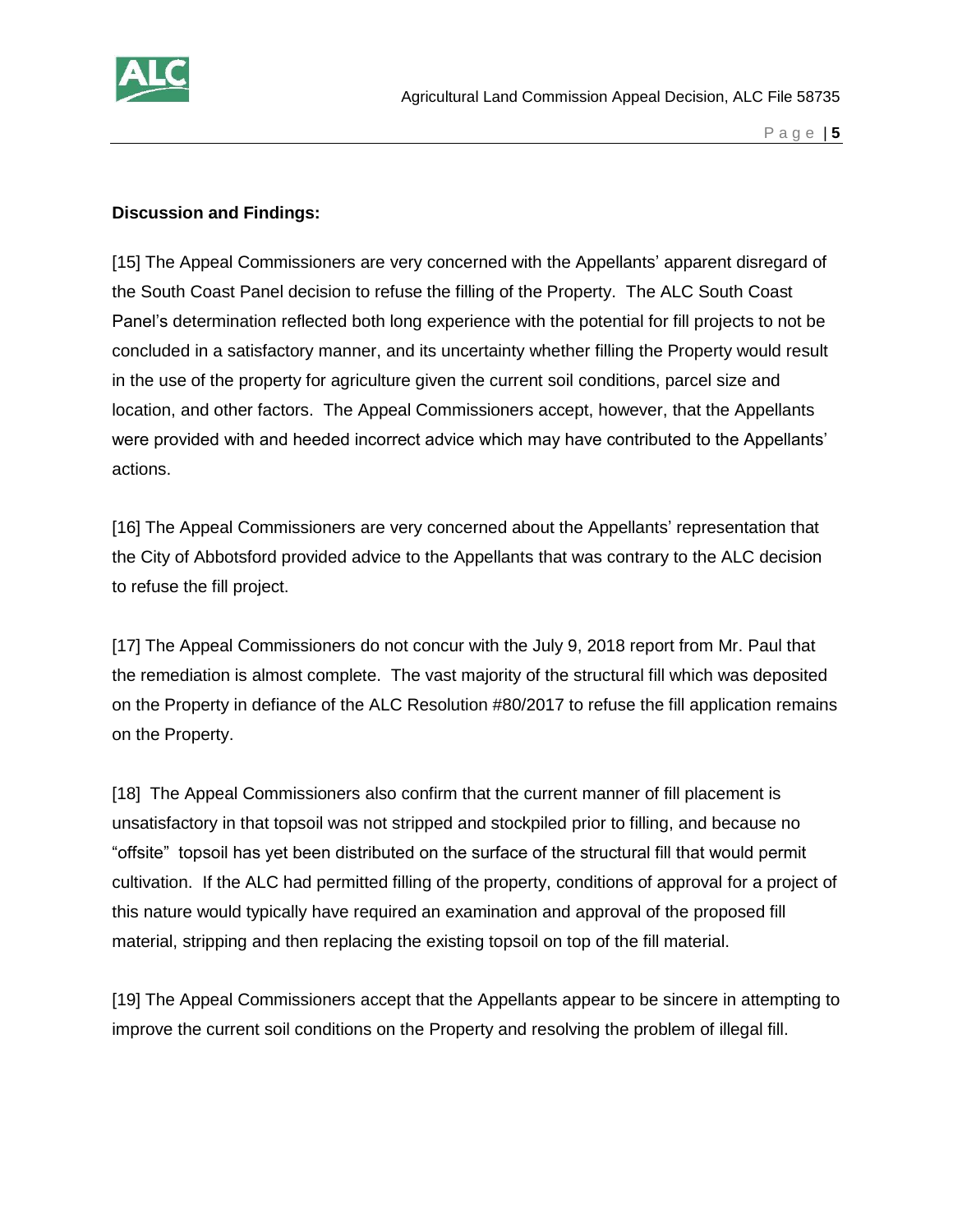

[20] The Appeal Commissioners note that the Remediation Order which is the subject of this appeal has two elements that are summarized as: the fill is to be removed; and the Property remediated to an agricultural capability which is equal to or better than the pre-fill situation.

[21] The Appeal Commissioners understand that certain information provided at the Appeal Hearing (i.e., availability nearby of high capability topsoil to mitigate the negative impacts of filling) did not appear to be before the ALC CEO when she made the Remediation Order. In the opinion of the Appeal Commissioners, this information is relevant to the question of what should be done with respect to compliance and enforcement at this stage and going forward.

[22] The Appeal Commissioners accept that removing the fill could be counterproductive in terms of the agricultural capability of the Property.

[23] It would be important in this regard to determine the fill is not contaminated and is suitable as substrate on which to place an appropriate volume of topsoil to ensure that the agricultural capability of the Property is equal to or better than prior to filling. If the fill is found to be suitable, the Appeal Commissioners are of the view that the fill should remain in place. It is up to the Appellants to establish to the ALC CEO that the fill is suitable if they wish the ALC CEO to consider varying the Remediation Order on this basis.

[24] The Appeal Commissioners, therefore, refer the Remediation Order back to the ALC CEO with the following directions:

- that the ALC CEO provide to the Appellants the opportunity for them to prove to the ALC CEO's satisfaction:
	- $\circ$  the nature of the fill and its placement i.e. whether or not it is contaminated, and whether or not it is suitable substrate on which to place topsoil; and
	- $\circ$  assuming that the fill, in the opinion of the ALC CEO, is suitable substrate, the quality and quantity of topsoil necessary to ensure *that the agricultural capability of the soil is equal or better than prior to filling.*